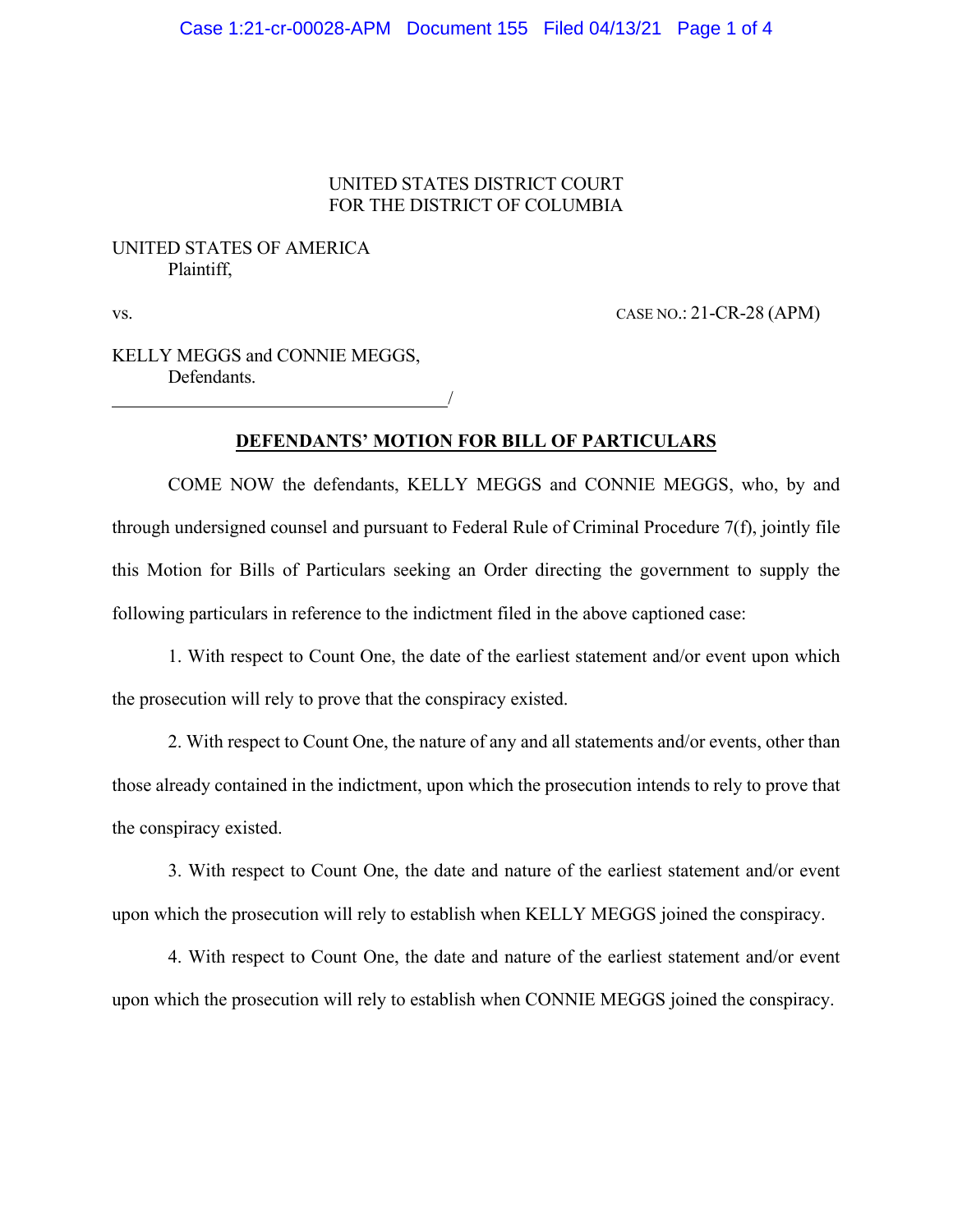#### Case 1:21-cr-00028-APM Document 155 Filed 04/13/21 Page 2 of 4

5. With respect to Count One, each and every statement upon which the government intends to rely to establish that KELLY MEGGS intended to enter the U.S. Capitol building prior to doing so on January  $6<sup>th</sup>$ , 2021.

6. With respect to Count One, each and every statement upon which the government intends to rely to establish that CONNIE MEGGS intended to enter the U.S. Capitol building prior to doing so on January  $6<sup>th</sup>$ , 2021.

7. With respect to Count Three, an identification of each act committed by KELLY MEGGS that caused damage to the Capitol and the monetary amount of that damage.

8. With respect to Count Three, an identification of each act committed by CONNIE MEGGS that caused damage to the Capitol and the monetary amount of that damage.

### **MEMORANDUM OF LAW IN SUPPORT OF MOTION FOR BILL OF PARTICULARS**

Federal Rule of Criminal Procedure 7(f) provides that the Court may direct the filing of a bill of particulars upon the motion of a defendant. The purpose of a bill of particulars is to apprise the defendant of the nature of the charges, in such a way as to ensure that he or she: (1) understands the charges, (2) can prepare a defense, (3) can avoid prejudicial surprise at trial, and (4) can be possible be protected against retrial for the same offense. *United States v. Butler*, 822 F. 2d 1191 (D.C. Cir. 1987); *See, e.g., United States v. Ramirez*, 602 F. Supp. 783, 793 (S.D.N.Y. 1985). The determination as to whether a bill of particulars should be provided is within the discretion of the trial court. *United States v. Butler*, 822 F. 2d at 1194.

In the present case, the defendants are charged in Count One of the above captioned indictment with conspiracy to obstruct an official proceeding; namely, Congress' certification of the Electoral College vote for the 2020 United States Presidential Election. Doc. 127. The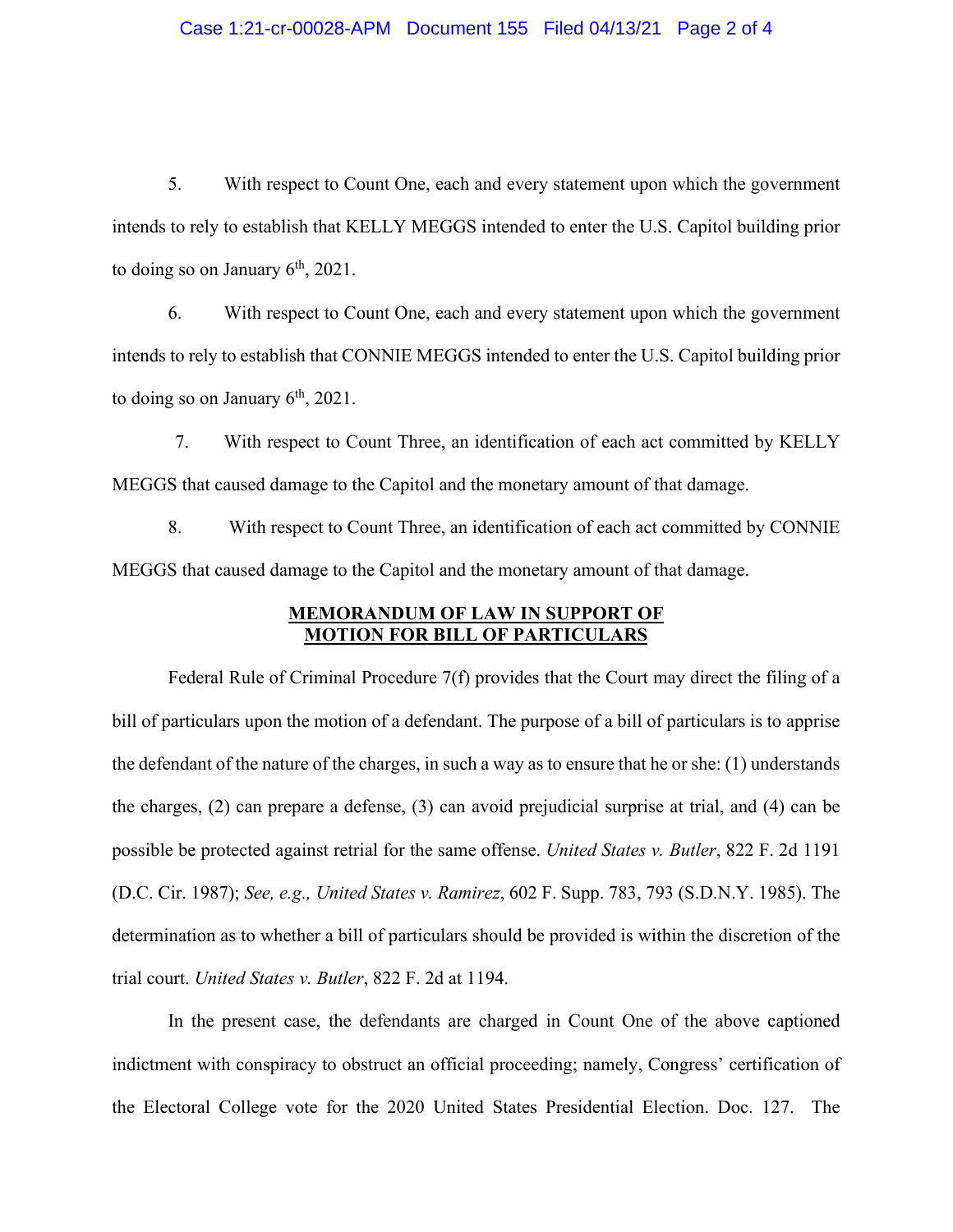government alleges the existence of an agreement to do so and that part of the conspiracy was "[f]orcibly storming past exterior barricades, Capitol Police, and other law enforcement officers, and entering the Capitol complex in executing the January  $6<sup>th</sup>$  operation" in violation of Title 18 United States Code, Section  $1512(c)(2)$ ." It is further alleged that the defendants forcibly entered the Capitol thereby causing to the building in an amount in excess of \$1,000.00 in violation of Title 18 United States Code, Section 1361. Doc. 127.

While government alleges in its indictment the existence of a conspiracy joined by Mr. and Mrs. Meggs that spanned "from November 3, 2020 through January 6, 2021," it was recently revealed that the transcript of a particular encrypted chat alleged to have transpired as part of the planning of the January  $6<sup>th</sup>$  incident "prior to January 6, 2021, ... does not contain any explicit references to a plan to forcibly enter the U.S. Capitol on January 6, 2021." Because the allegations in the indictment as to the conspiracy clearly pre-date January  $6<sup>th</sup>$ , 2021, the information sought by this Motion for Bill of Particulars is absolutely necessary to permit Mr. and Mrs. Meggs to adequately prepare a defense to the conspiracy alleged in Count One.

Additionally, in Count Three of the indictment, it is specifically alleged that the defendants caused damage to the United States Capitol building in excess of \$1,000.00. In a communication received from the government regarding video evidence of the defendants allegedly entering the Capitol, the government concedes the damage to the building occurred prior to Mr. and Mrs. Meggs physically making it to the point of entry of the building, clearly establishing neither of them caused any damage as alleged in the indictment. The government, however, couches its admission by stating "[t]he timing of the other damage is not clear at this time." The inference appears to be that the government anticipates there to be evidence of other damage caused by the